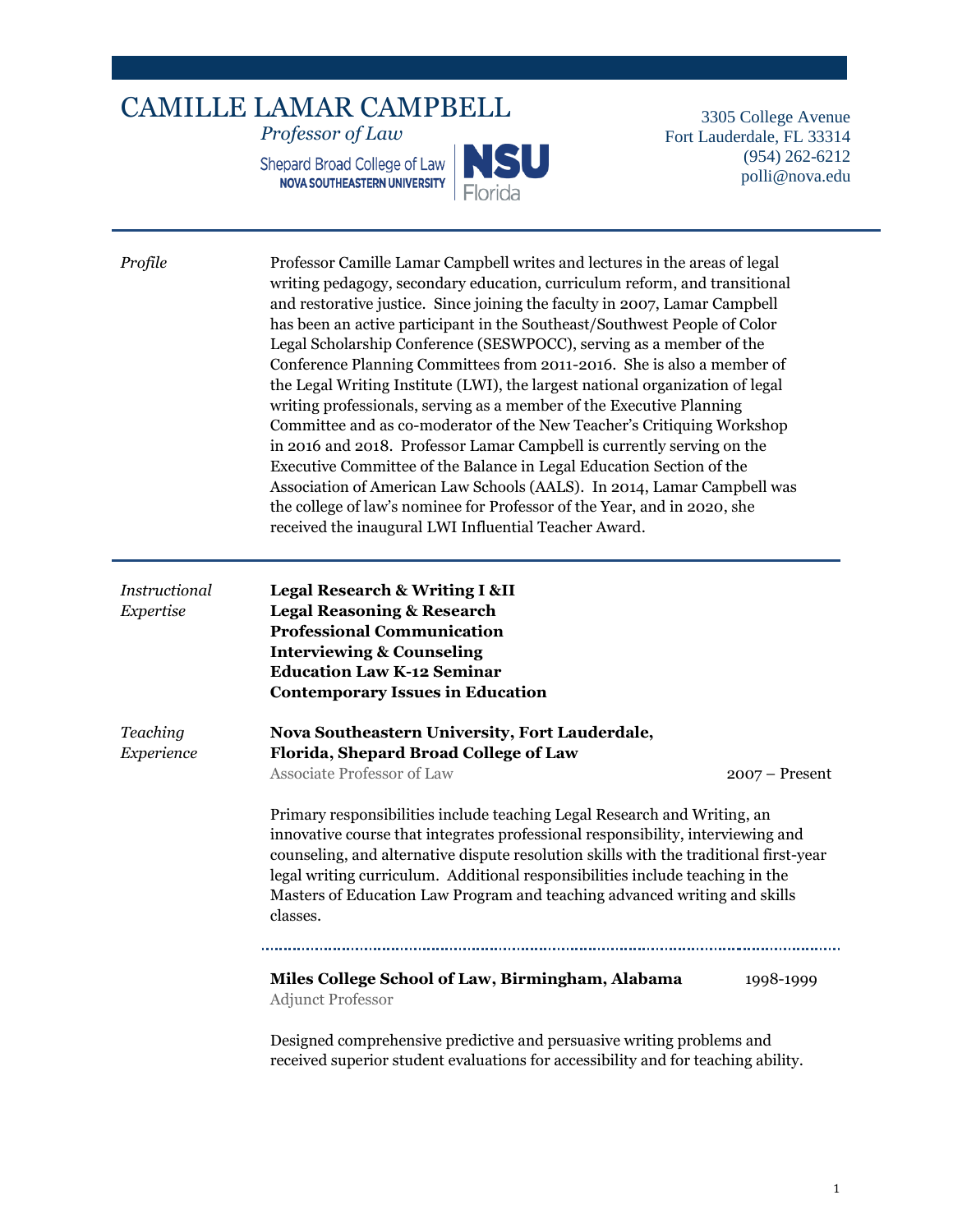|                                                | <b>Cumberland School of Law, Birmingham,</b><br><b>Alabama</b><br>$1995 - 1996$<br><b>Teaching Fellow</b>                                                                                                                                                                                                                                                                               |  |  |
|------------------------------------------------|-----------------------------------------------------------------------------------------------------------------------------------------------------------------------------------------------------------------------------------------------------------------------------------------------------------------------------------------------------------------------------------------|--|--|
|                                                | Taught a section of first-year legal writing students, designed writing<br>assignments, and helped students develop oral advocacy skills.                                                                                                                                                                                                                                               |  |  |
| Practice<br>Experience                         | U.S. District Judge Karon O. Bowdre<br>2003-2007<br><b>Staff Attorney</b>                                                                                                                                                                                                                                                                                                               |  |  |
|                                                | Managed a docket of approximately 250 civil cases. Researched, analyzed, and<br>wrote judicial opinions in complex litigation, including school desegregation<br>cases, civil rights cases, securities class action cases, and employment<br>discrimination cases. Supervised rotating law clerks, law student interns, and<br>judicial support staff.                                  |  |  |
|                                                | U.S. Magistrate Judge, Charles S. Coody<br>2000-2003<br>Law Clerk                                                                                                                                                                                                                                                                                                                       |  |  |
|                                                | Responsible for researching and writing reports and recommendations for<br>dispositive motions in criminal and civil cases, including habeas petitions,<br>condition of confinement cases, employment discrimination cases, ERISA cases,<br>and social security disability appeals.                                                                                                     |  |  |
|                                                | <br>Boardman, Carr & Weed, P.C., Birmingham,<br>1998-2000<br>Alabama<br><b>Litigation Associate</b>                                                                                                                                                                                                                                                                                     |  |  |
|                                                | Represented tenured teachers, school administrators, and school support staff in<br>lawsuits filed in state and federal courts. Coordinated all aspects of litigation,<br>including drafting briefs and motions, conducting depositions, and arguing<br>motions in state and federal courts. Hired and supervised law students<br>participating in the firm's summer associate program. |  |  |
|                                                | Reid & Thomas, P.C., Anniston, Alabama<br>1996-1998<br><b>Litigation Associate</b>                                                                                                                                                                                                                                                                                                      |  |  |
|                                                | Prosecuted misdemeanor cases and <i>de novo</i> appeals for the City of Anniston,<br>Alabama. Represented tenured teachers on behalf of the Alabama Education<br>Association in termination hearings and administrative appeals.                                                                                                                                                        |  |  |
| Scholarship,<br>Speeches, and<br>Presentations | Getting at the Root Instead of the Branch: Extinguishing the<br>Stereotype of Black Intellectual Inferiority in American Education, a<br>Long-Ignored Transitional Justice Project, Vol. XXXVIII, LAW AND                                                                                                                                                                               |  |  |

INEQUALITY: A JOURNAL OF THEORY AND PRACTICE (Spring 2020).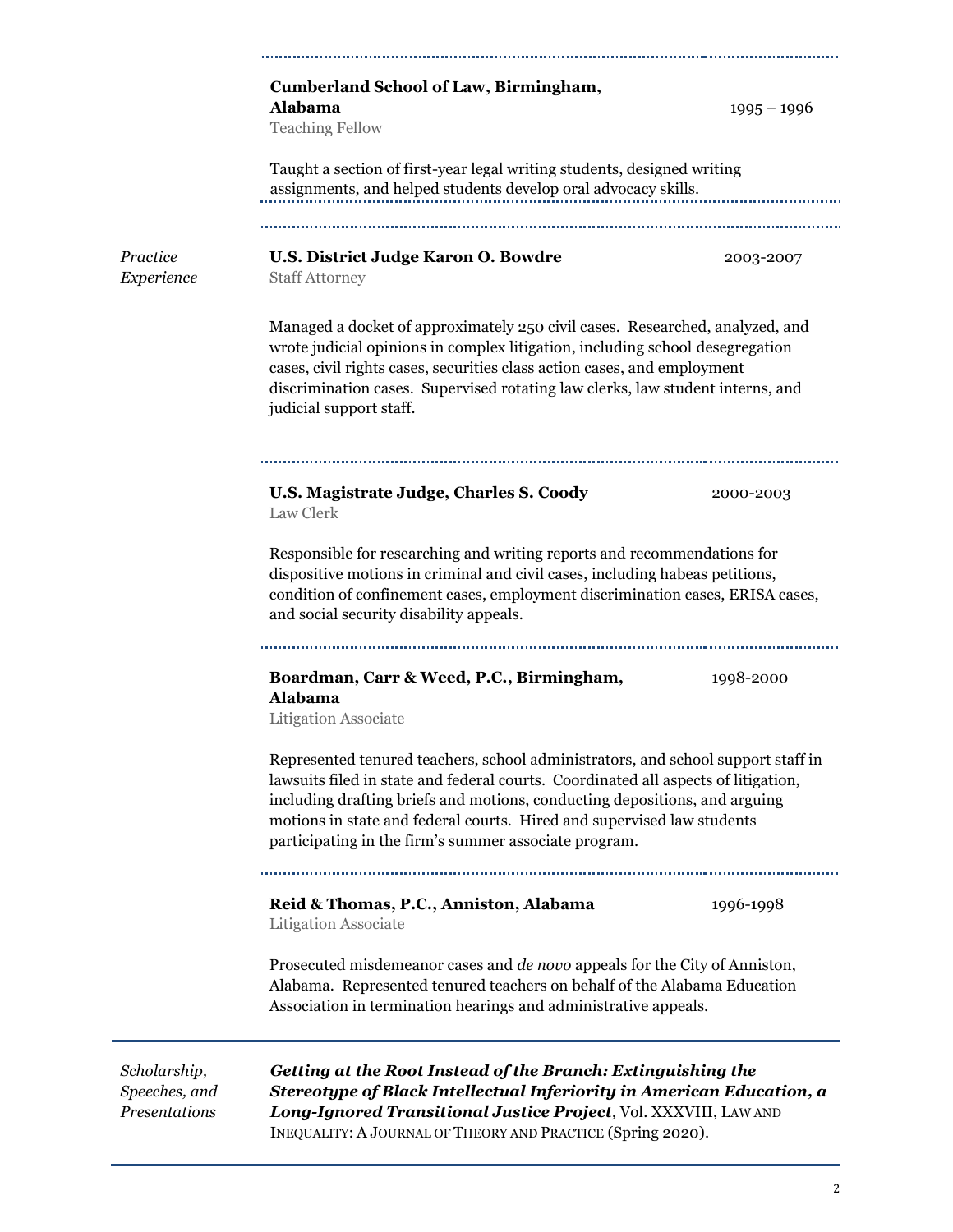*Who's Gonna Take the Weight? Using Legal Storytelling to Ignite a New Generation of Social Engineers,* 50 J. MARSHALL L.R*.* 231 (2017).

*Camille Lamar Campbell & Olympia Duhart:* **PERSUASIVE LEGAL WRITING: A STORYTELLING APPROACH** (Wolters Kluwer Law & Business 2017).

*Attorneys for the Damned: Using Legal Storytelling to Facilitate Zealous Representation of Unpopular, Unlikeable, or Infamous Clients,* 20 THE SECOND DRAFT 2, 24 (Fall 2015)*.*

*Timing is Everything: Teaching Essential Time Management Skills for "Real-World" Legal Writing*, 22 Perspectives: Teaching Legal Res. & Writing 125 (2014).

*How to Use a Tube Top and A Dress Code to Demystify the Predictive Writing Process and Build a Framework of Hope During The First Weeks Of a Legal Writing Class*, 48 DUQ. L. REV. 273 (2010).

*Rubrics for Formative Assessment in Online Courses,* William & Mary Conference for Excellence in Teaching Legal Research & Writing Online, June 19, 2020.

*Integrating Social Justice Issues into the Legal Writing Classroom,*  Association of Legal Writing Directors (ALWD) Virtual Front Porch Lecture Series, June 15, 2020.

*Introducing Legal Storytelling Techniques to Today's Students,* Legal Writing Institute (LWI) One-Day Workshop, The University of Alabama School of Law, December 6, 2019.

*Critiquing Methods Roundtable,* 18th Biennial Conference, the Legal Writing Institute (LWI), July 13, 2018.

*Narrative for Novices,* 18th Biennial Conference, the Legal Writing Institute (LWI), July 14, 2018.

*Attorneys for the Dammed: Using Storytelling to Facilitate Zealous Representation of Unpopular, Unlikeable, or Infamous Clients,* NSU Levan Ambassadors Board Breakfast Meeting, January 11, 2018.

*Don't Go Gently into That Dark Night: Fighting the Tyranny of Codependence and Cultivating a Balanced, Mindful Approach to Teaching,* AALS Balance Section in Legal Education Topic Call, Thursday, November 16, 2017.

*Using Legal Storytelling to Confront Stereotypes and Implicit Bias,* 2016 Society of American Law Teachers (SALT) Teaching Conference, October 1, 2016.

*Critiquing Methods Roundtable,* 17th Biennial Conference, the Legal Writing Institute (LWI), July 11, 2016.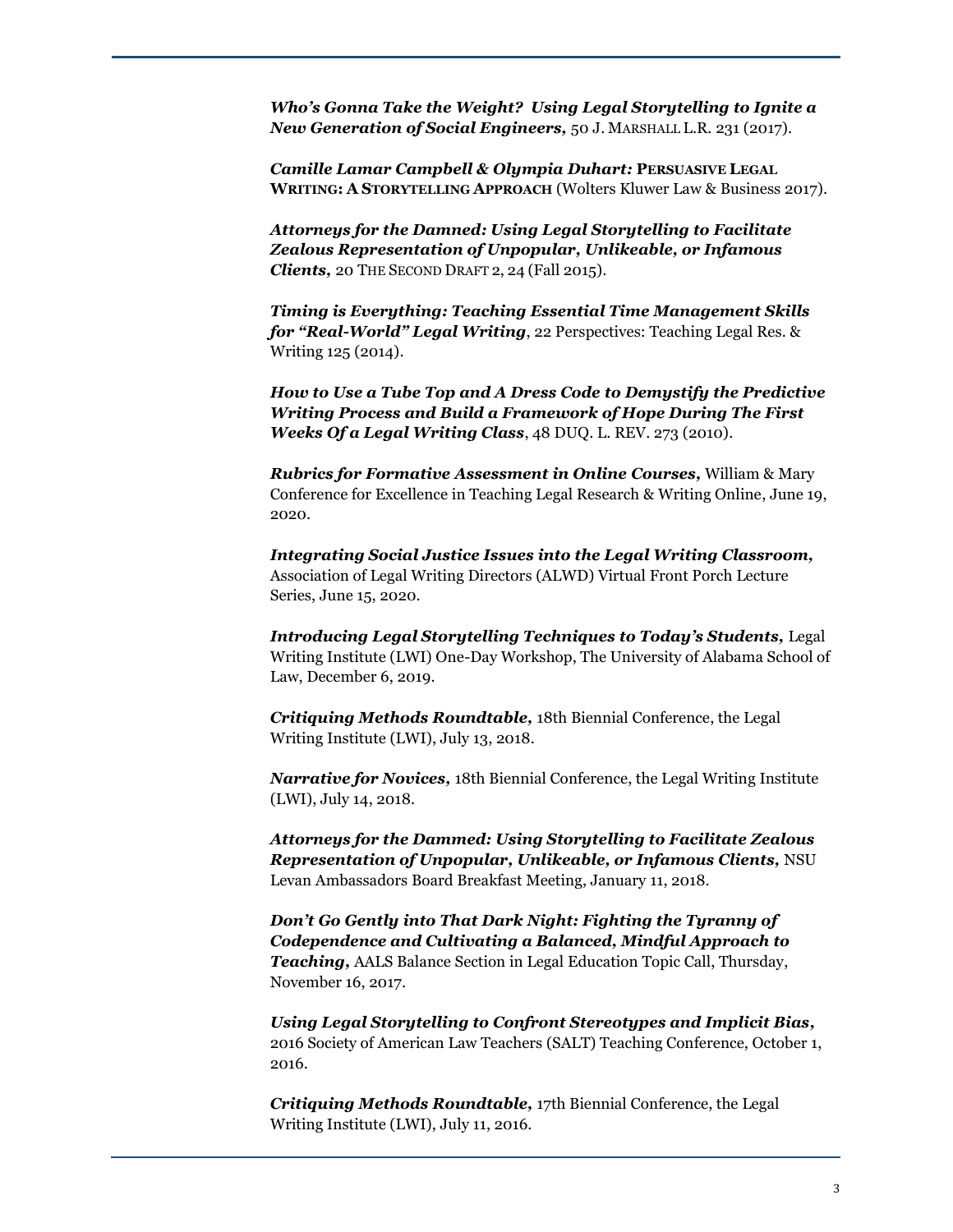*Incorporating Social Justice into the Legal Writing Curriculum, 17th* Biennial Conference, the Legal Writing Institute (LWI), July 11, 2016.

*Moving Beyond Socrates: Active Learning in the Law School Classroom,* International Consortium for Global Legal Education, July 19, 2016.

*A Tapas-Style Approach to Integrating the Real World into the First-Year Writing Curriculum*, Association of Legal Writing Directors, 2015 Biennial Conference: Heart and Soul: LRW at the Center of Legal Education, June 4, 2015.

*Strategies for Breaking into the Legal Academy: Preparing Prospective Students for Law School, Law Students for Law Practice, and the Next Generation of Law Professors*, Southeast/Southwest People of Color Conference, March 19, 2015.

*Writing to Win: Briefs that "PACC" a Punch*, Law Center Plus CLE Presentation, March 13, 2015.

*Beginners Need the Basics and the Basics Haven't Changed: The Benefits of the Old-fashioned in Building Foundational Skills*, Fifteenth Annual Rocky Mountain Legal Writing Conference, March 7, 2015.

*Beyond Legal Writing: The Benefits of Engaging in Other Academic Organizations & Associations*, Sixteenth Biennial Conference of the Legal Writing Institute, June 29, 2014.

*Integrating Skills in the First Year Curriculum: Risks, Rewards, and Outcomes,* 2014 Society of American Law Teachers (SALT) Teaching Conference, October 10, 2014.

*The Transformers Meet the Running of the Bulls: Teaching and Assessing Legal Research Skills in 2014 – Pitfalls, Problems, and Strategies for Success*, Fourteenth Annual Rocky Mountain Legal Writing Conference, March 29, 2014.

*Hot Topics in Higher Education: The Use of Race in Undergraduate & Graduate Admissions*, Online Masters of Science Residential Institute, Shepard Broad Law Center, July 7, 2013.

*Beyond Legal Research and Writing*, Sixteenth Biennial Conference of the Legal Writing Institute, June 29, 2014.

| Education | <b>Juris Doctor</b><br>Cumberland School of Law, Birmingham, Alabama                                                                                                                                           | 1996 |
|-----------|----------------------------------------------------------------------------------------------------------------------------------------------------------------------------------------------------------------|------|
|           | Top Four Finalist, First-Year Memo Writing Competition<br>Winner, Harold Donworth Moot Court Competition<br>Teaching Fellow, Legal Research & Writing Department<br>Member, National Moot Court Traveling Team |      |